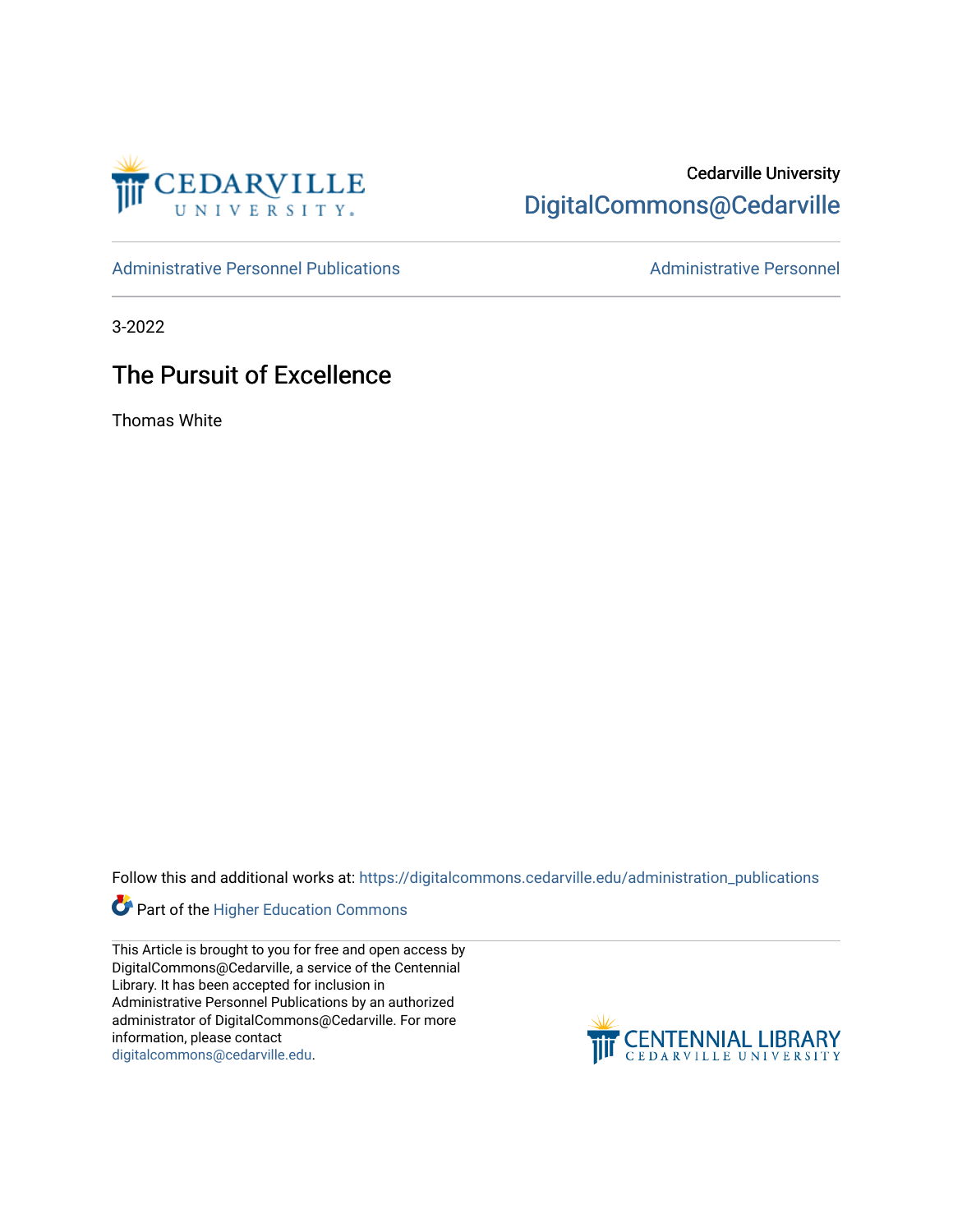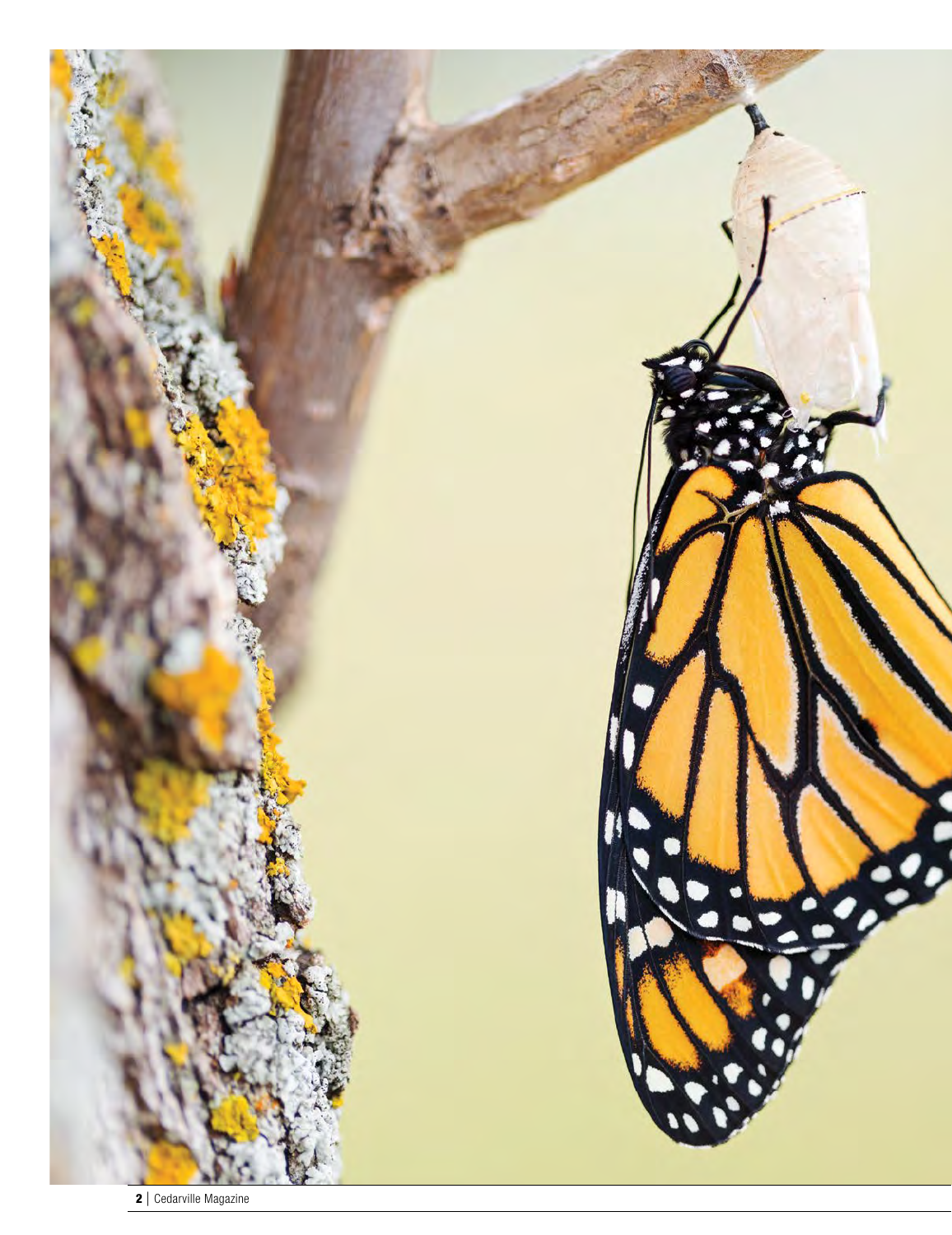

# "ANYTHING DONE IN THE NAME OF CHRIST SHOULD HAVE QUALITY STAMPED ALL OVER IT." PAUL DIXON

Since 1979, these words have set the standard for Cedarville University. But our motivation for pursuing quality and excellence in everything comes from a different source than other institutions of higher learning. Our motivation flows from our deep faith.

#### THE NATURE AND CHARACTER OF GOD

The nature and character of God define and display excellence. Quality and excellence describe something good — like a commendable virtue or a well-made product. Excellence describes the nature and character of something. The very nature and character of God shows us what is good, perfect, holy, and excellent. We see this both through God's creation and through God's revealed Word to us.

In creation, we see the imprint of a thoughtful design. We all know that excellence and quality don't happen by accident. As we admire creation, we see these qualities in a majestic sunset. We look up in the night sky to behold the countless stars. We discover established natural laws set in place by the Creator, such as the orbit of the earth around the sun to create our seasons and the gravity that holds it all together. We study and admire the beauty of the monarch butterfly as it emerges transformed from its cocoon. We learn about the intricate details that allow a giraffe to drink water without passing out due to blood rushing to its brain, details that

to create an explosion as a defense mechanism without destroying itself, and details that allow a woodpecker to create incredible force with

allow a bombardier beetle

## The nature and character of God define and display excellence.

every blow yet survive. The more we examine the human body, the more we learn of its complex DNA and immune system. God's creation demonstrates excellence. By observing the quality of the creation, we learn something about the nature of the Creator.

God has revealed to us that while creation began good, mankind introduced sin to the world through the fall in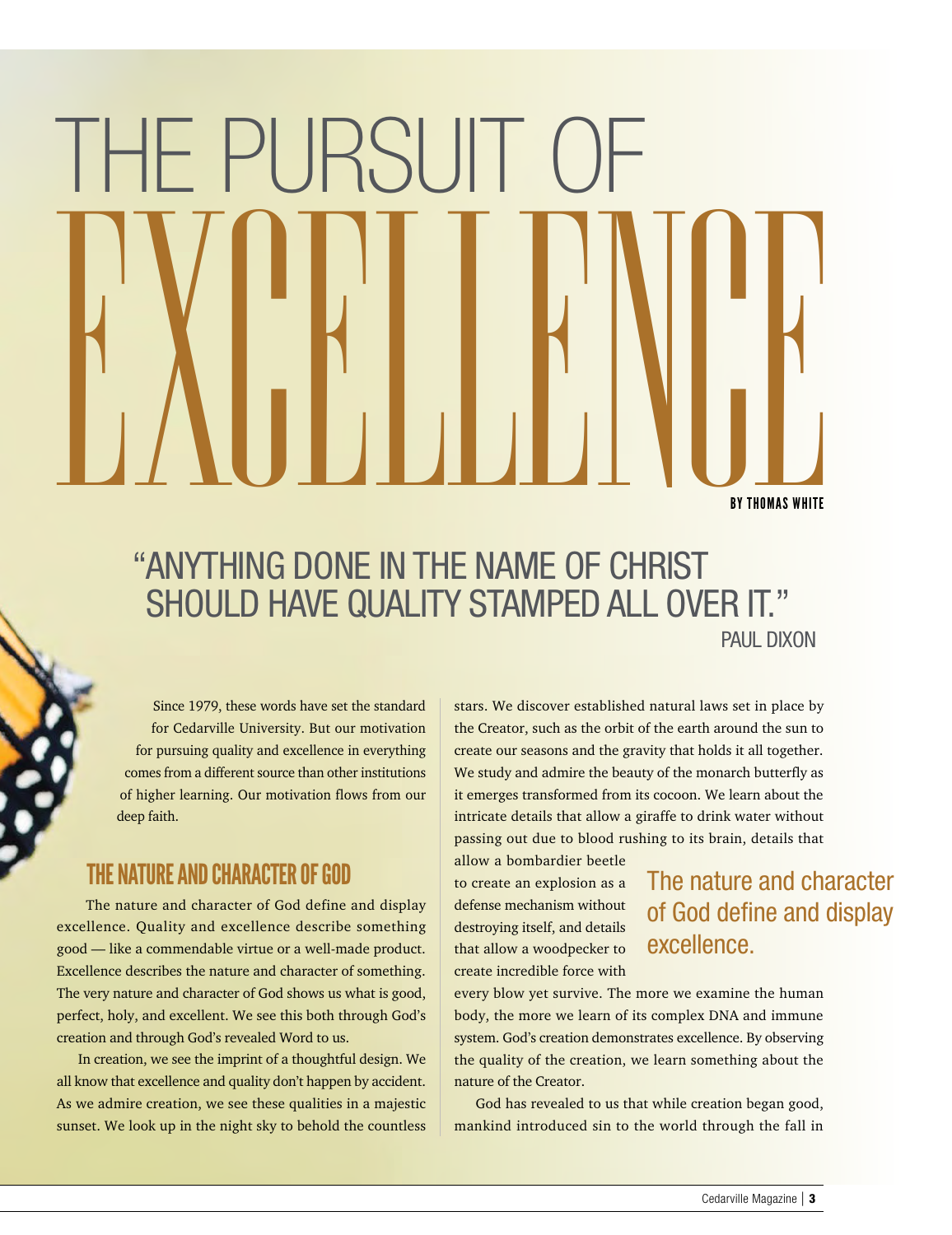Genesis 3. Ever since that time, God's Word tells us that all of creation groans for a renewal that is yet to come. The world we now observe contains the effects of sin through thorns, weeds, and mosquitoes. Despite the effects of the

fall, we clearly see that God's work displays elements of His character, including excellence. As followers of Christ who desire to reflect the nature and character of God in our own lives, we must pursue excellence in all we do.

Think back to the building of the temple. God gave detailed instructions on how to build the temple. Scripture records the names of people with the ability to



weave beautiful tapestries and sculpt precious metals. This construction created a visible shadow of the heavenly reality. God demanded that this place of worship demonstrate excellence in construction and in the rules of purification for worship. In doing so, God revealed to mankind something of

# The Spirit working through the Word of God must transform our lives to reflect the character of God.

the heavens and of His own nature. God is excellence. Humanity is fallen, and we feel the temptation in our nature to cut corners, to cheat, to allow the

end to justify improper means, and to get away with whatever we can. This behavior reflects the nature of Satan, the father of lies who seeks to tear down and destroy. Yet, God Almighty stands alone as the good and excellent one.

For Christians desiring to become more like God, we cannot be satisfied with mediocracy. Good enough isn't good enough when living for Christ. We have a stewardship of the body, time, talents, and opportunities that God has given us. To reflect the character of our Creator, we must pursue excellence. Excellence and quality don't happen by accident. Excellence demands hard work, thorough thought, careful attention to detail, and relentless pursuit. Sometimes we don't achieve our goal, but through constant pursuit and through accepting nothing less than excellence in our effort, we demonstrate good stewardship pleasing to the One who provided the opportunities. In doing the best we can in every situation, we serve God and our fellow man well.

The pursuit of reflecting God's character through excellence in everything can also create Gospel conversations.

> Others may look at our work and wonder why we work so hard, pay attention to every detail, or strive for such a high standard. The question allows us to point back to life as a stewardship and not an ownership. We must give account for what we do, and the God whom we will stand before is a God of excellence. Our only hope is grace alone, through faith alone, in Christ alone, but our reasonable

service to our God is excellence in all we do. Our God defines good. Our God personifies excellence. We seek excellence not for the applause of man but in service to our Savior.

#### THE ADMONITION OF SCRIPTURE

Scripture instructs followers of Christ to pursue excellence. Consider the following verses:

- § Ecclesiastes 9:10: "Whatever your hand finds to do, do it with your might, for there is no work or thought or knowledge or wisdom in Sheol, to which you are going."
- § 1 Corinthians 10:31: "So, whether you eat or drink, or whatever you do, do all to the glory of God."
- § Colossians 3:23–24: "Whatever you do, work heartily, as for the Lord and not for men, knowing that from the Lord you will receive the inheritance as your reward. You are serving the Lord Christ."

Scripture encourages us to work with might and excellence because we serve a Savior who sees all and knows all. This demands our best. This demands that we don't skip our reading just because we can get away with it or cut corners on that project because no one will ever notice. God sees, and He notices.

We see other examples of excellence in Scripture, such as Daniel. In academic matters of studying, Daniel and his friends demonstrated excellence. Daniel 1:20 states, "And in every matter of wisdom and understanding about which the